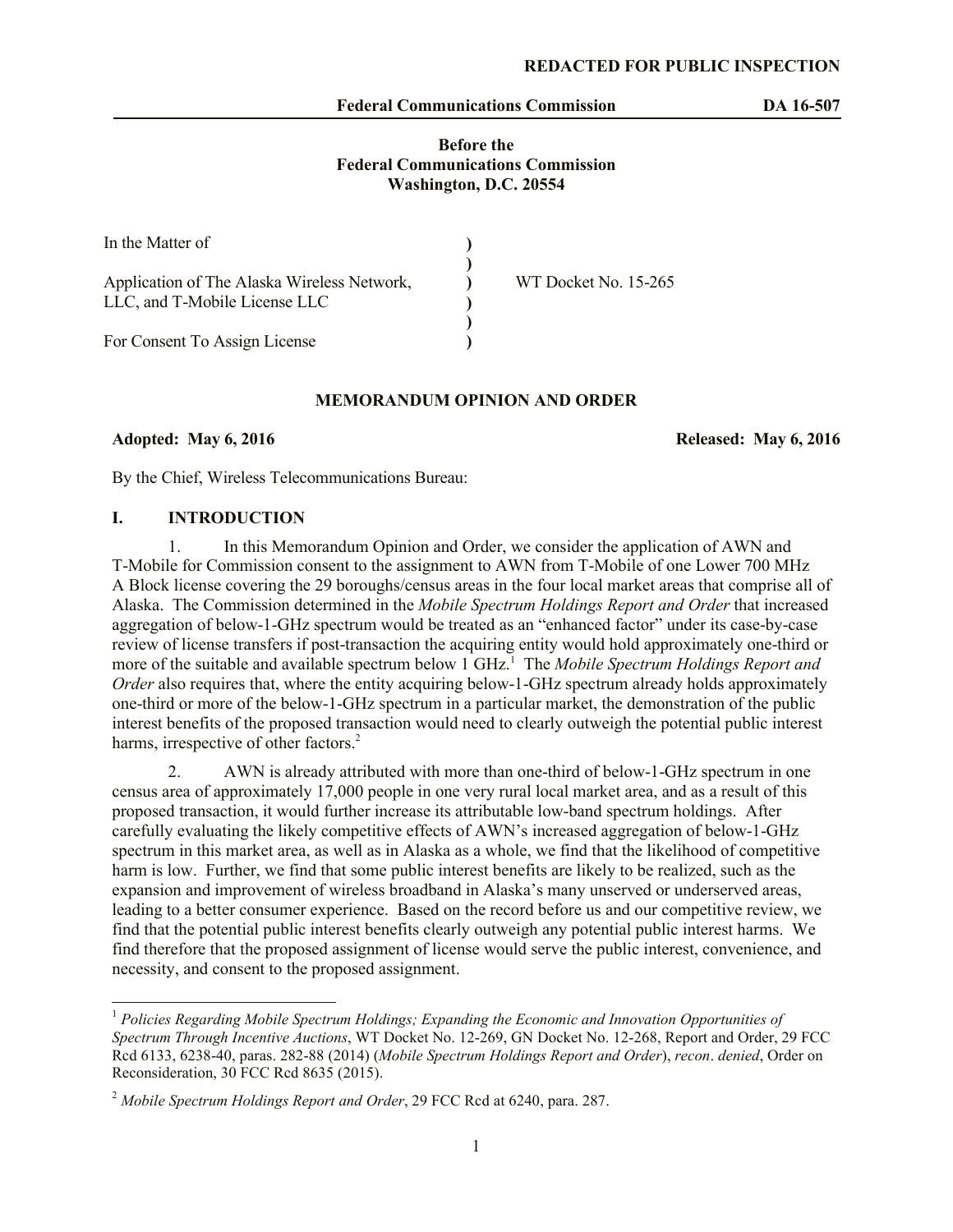# **II. BACKGROUND AND PUBLIC INTEREST FRAMEWORK**

3. *Description of the Applicants*. The Alaska Wireless Network, LLC, a wholly-owned subsidiary of GCI, Inc. (together with The Alaska Wireless Network, LLC, AWN), headquartered in Anchorage, Alaska, is a communications company with operations primarily in the state of Alaska.<sup>3</sup> T-Mobile License LLC, a wholly-owned subsidiary of T-Mobile US, Inc. (together with T-Mobile License LLC, T-Mobile, and together with AWN, the Applicants), is headquartered in Bellevue, Washington.<sup>4</sup>

4. *Description of the Transaction*. On June 5, 2015, AWN and T-Mobile filed the Application pursuant to Section 310(d) of the Communications Act of 1934, as amended (the Act),<sup>5</sup> seeking Commission consent to assign one Lower 700 MHz A Block license to AWN.<sup>6</sup> Through the instant transaction, AWN would be assigned 12 megahertz of low-band spectrum from T-Mobile in the 29 boroughs/census areas covering all of the four Cellular Market Areas (CMAs) in Alaska: CMA 187 (Anchorage), CMA 315 (Alaska 1 – Wade Hampton), CMA 316 (Alaska 2 – Bethel), and CMA 317 (Alaska 3 – Haines). 7 Post-transaction, in Alaska, AWN would hold from 112 megahertz to 162 megahertz of spectrum in total on a borough/census area basis, and from 12 megahertz to 62 megahertz of below-1-GHz spectrum. 8 AWN's holding of 62 megahertz of below-1-GHz spectrum would be limited to parts of the Bethel census area in the Alaska 2 local market, where AWN already holds 50 megahertz of below-1-GHz spectrum.<sup>9</sup>

5. *Standard of Review.* Pursuant to Section 310(d) of the Act,<sup>10</sup> we must determine whether the Applicants have demonstrated that the proposed assignment of licenses and authorizations would serve the public interest, convenience, and necessity.<sup>11</sup> In making this determination, we first assess

 $4$  T-Mobile US, Inc., SEC Form 10-K, at 3, 21 (filed Feb. 17, 2016), https://www.sec.gov/Archives/edgar/data/1283699/000128369916000073/tmus12312015form10 k.htm#s8550167D31F7B2FC313BE0390B201A64.

 $5$  47 U.S.C. § 310(d).

<sup>6</sup> Application; Public Interest Statement at 1.

 $<sup>7</sup>$  The Alaska Wireless Network, LLC and T-Mobile License LLC Seek FCC Consent to the Assignment of a Lower</sup> 700 MHz A Block License, WT Docket No. 15-265, *Public Notice*, 30 FCC Rcd 12505 (WTB 2015) (*Accepted for Filing Public Notice*); *see also* Application, GCI Mobile Spectrum Holdings (Mid-February 2015) (amended on Oct. 19, 2015) (GCI Mobile Spectrum Holdings).

<sup>8</sup> *Accepted for Filing Public Notice*, 30 FCC Rcd at 12505; GCI Mobile Spectrum Holdings. As set out in the docket, the Bureau accepted the Application for filing and established a pleading cycle, released a public notice announcing that Numbering Resource Utilization and Forecast (NRUF) reports and local number portability (LNP) data would be placed into the record and adopted the associated protective order, adopted a protective order covering the submission of confidential and highly confidential information, and sent the Applicants information requests seeking further specific information relating to the proposed transaction.

<sup>9</sup> *Accepted for Filing Public Notice*, 30 FCC Rcd at 12505-06; GCI Mobile Spectrum Holdings. The limited nature of the cellular licenses' geographic area overlap is shown in the map provided by the Applicants. GCI Mobile Spectrum Holdings at 2.

 $10$  47 U.S.C. § 310(d).

<sup>11</sup> *See, e.g.*, *Application of AT&T Mobility Spectrum LLC and Consolidated Telephone Company for Consent To Assign Licenses*, Memorandum Opinion and Order, 30 FCC Rcd 9797, 9799-800, para. 6 (WTB 2015) (*AT&T-Consolidated Order*); *Applications of AT&T Inc., E.N.M.R. Telephone Cooperative, Plateau Telecommunications, Inc., New Mexico RSA 4 East Limited Partnership, and Texas RSA 3 Limited Partnership for Consent To Assign* 

(continued….)

 $\overline{\phantom{a}}$  $3$  GCI Inc., SEC Form 10-K, at 6, 30 (filed Mar. 3, 2016),

http://www.sec.gov/Archives/edgar/data/75679/000007567916000029/inc10k12-31x2015.htm; *see also* Application for Assignment of License from T-Mobile License LLC to The Alaska Wireless Network, LLC, ULS File No. 0006826907 (filed June 5, 2015; amended Oct. 19, 2015) (Application), Description of Proposed Transaction and Public Interest Statement, as amended on Oct. 19, 2015 (Public Interest Statement).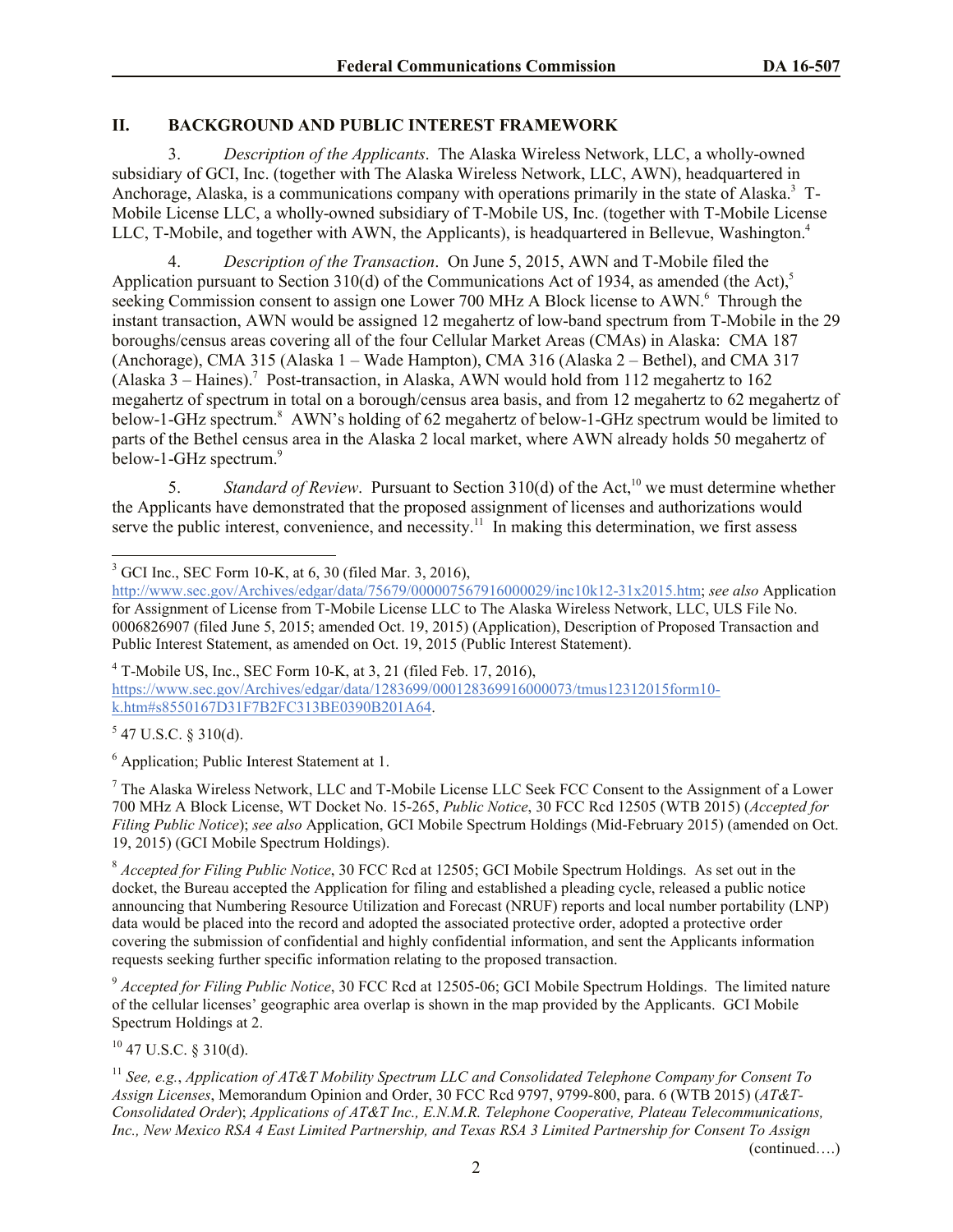whether the proposed transaction complies with the specific provisions of the Act, $12$  other applicable statutes, and the Commission's rules.<sup>13</sup> If the proposed transaction does not violate a statute or rule, we next consider whether the proposed transaction could result in public interest harms by substantially frustrating or impairing the objectives or implementation of the Act or related statutes.<sup>14</sup> We then employ a balancing test weighing any potential public interest harms of the proposed transaction against any potential public interest benefits.<sup>15</sup> The Applicants bear the burden of proving, by a preponderance of the evidence, that the proposed transaction, on balance, would serve the public interest.<sup>16</sup>

6. The Commission has fully discussed the contours of the required public interest determination in several orders, $17$  which we follow here. In general, the competitive analysis, which forms an important part of the public interest evaluation, is informed by, but not limited to, traditional antitrust principles.<sup>18</sup> The Commission and the Department of Justice each have independent authority to examine the competitive impacts of proposed mergers and transactions involving transfers of Commission licenses, but the Commission's competitive analysis under the public interest standard is somewhat broader.<sup>19</sup> The Commission's public interest authority enables us, where appropriate, to impose and enforce narrowly tailored, transaction-specific conditions that ensure that the public interest is served by the transaction.<sup>20</sup> If we are unable to find that the proposed transaction serves the public

(Continued from previous page)

*Licenses and Authorizations*, Memorandum Opinion and Order, 30 FCC Rcd 5107, 5111, para. 8 (2015) (*AT&T-Plateau Wireless Order*); *Applications of AT&T Inc., Leap Wireless International, Inc., Cricket License Co., LLC and Leap Licenseco, Inc. for Consent To Transfer Control and Assign Licenses and Authorizations*, Memorandum Opinion and Order, 29 FCC Rcd 2735, 2741-42, para. 13 (WTB, IB 2014) (*AT&T-Leap Order*).

<sup>12</sup> Section 310(d) requires that we consider the application as if the proposed assignee were applying for the licenses directly under Section 308 of the Act. 47 U.S.C. §§ 308, 310(d); *see*, *e.g.*, *AT&T-Consolidated Order*, 30 FCC Rcd at 9799-800, para. 6 & n.18; *AT&T-Plateau Wireless Order*, 30 FCC Rcd at 5111, para. 8 & n.27; *AT&T-Leap Order*, 29 FCC Rcd at 2741-42, para. 13 & n.45.

<sup>13</sup> *See, e.g*., *AT&T-Consolidated Order*, 30 FCC Rcd at 9799-9800, para. 6; *AT&T-Plateau Wireless Order*, 30 FCC Rcd at 5111, para. 8; *AT&T-Leap Order,* 29 FCC Rcd at 2741-42, para. 13.

<sup>14</sup> *See, e.g*., *AT&T-Consolidated Order*, 30 FCC Rcd at 9799-9800, para. 6; *AT&T-Plateau Wireless Order*, 30 FCC Rcd at 5111, para. 8; *AT&T-Leap Order,* 29 FCC Rcd at 2741-42, para. 13.

<sup>15</sup> *See, e.g*., *AT&T-Consolidated Order*, 30 FCC Rcd at 9799-9800, para. 6; *AT&T-Plateau Wireless Order*, 30 FCC Rcd at 5111, para. 8; *AT&T-Leap Order,* 29 FCC Rcd at 2741-42, para. 13.

<sup>16</sup> *See, e.g*., *AT&T-Consolidated Order*, 30 FCC Rcd at 9799-9800, para. 6; *AT&T-Plateau Wireless Order*, 30 FCC Rcd at 5111, para. 8; *AT&T-Leap Order,* 29 FCC Rcd at 2741-42, para. 13.

<sup>17</sup> *See, e.g*., *Applications of AT&T and DIRECTV for Consent To Assign or Transfer Control of Licenses and Authorizations*, Memorandum Opinion and Order, 29 FCC Rcd 9131, 9139-41, paras. 18-22 (2015) (*AT&T-DIRECTV Order*); *Applications of GCI Communication Corp., ACS Wireless License Sub, Inc., ACS of Anchorage License Sub, Inc., and Unicom, Inc. for Consent To Assign Licenses to The Alaska Wireless Network, LLC*, Memorandum Opinion and Order and Declaratory Ruling, 28 FCC Rcd 10433, 10442-44, paras. 23-27 (2013) (*Alaska Wireless Order)*.

<sup>18</sup> *See*, *e.g.*, *AT&T-Consolidated Order*, 30 FCC Rcd at 9800, para. 7; *AT&T- Plateau Wireless Order*, 30 FCC Rcd at 5111-12, para. 9; *AT&T-Leap Order,* 29 FCC Rcd at 2742, para. 15.

<sup>19</sup> *See*, *e.g.*, *AT&T-Consolidated Order*, 30 FCC Rcd at 9800, para. 7; *AT&T- Plateau Wireless Order*, 30 FCC Rcd at 5111-12, para. 9; *AT&T-Leap Order,* 29 FCC Rcd at 2742, para. 15.

<sup>20</sup> *See, e.g.*, *AT&T-Consolidated Order*, 30 FCC Rcd at 9800, para. 7; *AT&T-Plateau Wireless Order*, 30 FCC Rcd at 5111-12, para. 9; *AT&T-Leap Order,* 29 FCC Rcd at 2743-44, para. 16.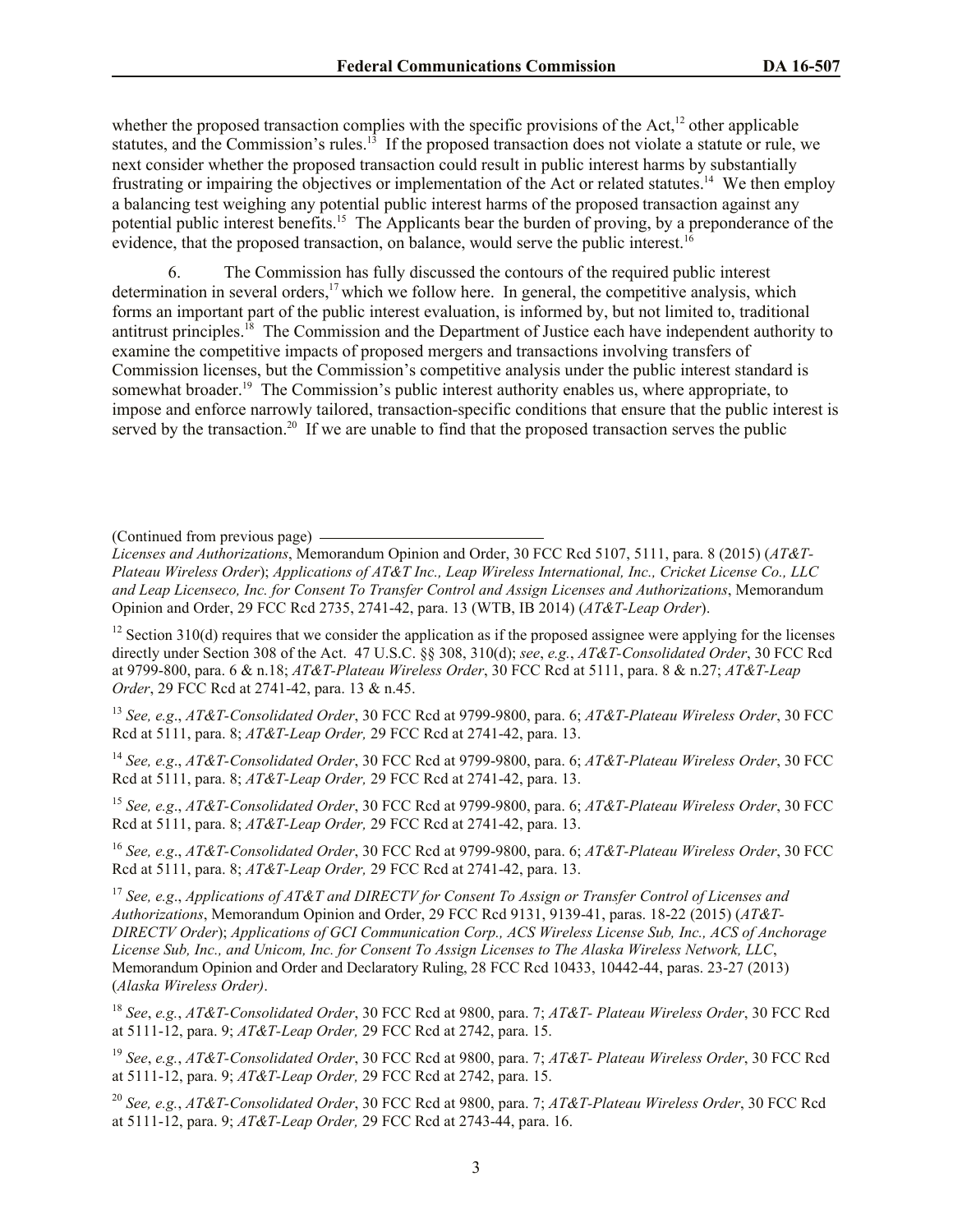interest for any reason or if the record presents a substantial and material question of fact, we must designate the application(s) for hearing.<sup>21</sup>

7. *Qualifications of the Applicants*. As a threshold matter, the Commission must determine whether the applicants to a proposed transaction meet the requisite qualifications requirements to hold and transfer licenses under Section  $310(d)$  and the Commission's rules.<sup>22</sup> We note that no issues were raised with respect to the basic qualifications of T-Mobile or AWN, and in addition, AWN previously and repeatedly has been found qualified to hold Commission licenses.<sup>23</sup> We therefore find there is no reason to reevaluate the requisite citizenship, character, financial, technical, or other basic qualifications under the Act and our rules, regulations, and policies, of T-Mobile or AWN.<sup>24</sup>

# **III. POTENTIAL PUBLIC INTEREST HARMS**

8. *Competitive Overview*. In its examination of a proposed transaction, the Commission evaluates the potential public interest harms and undertakes a case-by-case review of the competitive effects of any increase in market concentration or in spectrum holdings in the relevant markets.<sup>25</sup> In the past, the Commission has used a two-part screen to help identify those markets that provide particular reason for further competitive analysis, but has not limited its consideration of potential competitive harms solely to markets identified by its screen if it encounters other factors that may bear on the public interest inquiry.<sup>26</sup> In the *Mobile Spectrum Holdings Report and Order*, the Commission found that it is in the public interest to continue to use its spectrum screen and case-by-case review, $^{27}$  and, in addition, to require that any increase in spectrum holdings of below 1 GHz be treated as an "enhanced factor" in its review if post-transaction the acquiring entity would hold approximately one-third or more of such spectrum. 28

9. The Commission stated that it anticipated "that any entity that would end up with more than one third of below-1-GHz spectrum as a result of a proposed transaction would facilitate our caseby-case review with a detailed demonstration regarding why the public interest benefits outweigh harms."<sup>29</sup> The Commission further stated, however, that when the other factors ordinarily considered

<sup>23</sup> *See, e.g.*, *Alaska Wireless Order*, 28 FCC Rcd at 10445, para. 30.

<sup>24</sup> 47 U.S.C. § 310(d); 47 C.F.R. § 1.948.

 $\overline{\phantom{a}}$ 

<sup>25</sup> *See*, *e.g.*, *AT&T-Plateau Wireless Order*, 30 FCC Rcd at 5113, para. 12; *see also USCC-McBride Order,* 30 FCC Rcd 9902-03, para. 9; *AT&T-Consolidated Order*, 30 FCC Rcd at 9800-01, para. 9; *AT&T-Leap Order*, 29 FCC Rcd at 2745, para. 20.

<sup>26</sup> *See, e.g.*, *AT&T-Plateau Wireless Order*, 30 FCC Rcd at 5113, para. 12; *see also USCC-McBride Order*, 30 FCC Rcd at 9902-03, para. 9; *AT&T-Consolidated Order*, 30 FCC Rcd at 9800-01, para. 9; *AT&T-Leap Order*, 29 FCC Rcd at 2752, 2753, 2755-56, paras. 39, 41, 47.

<sup>27</sup> *Mobile Spectrum Holdings Report and Order*, 29 FCC Rcd at 6223-24, para. 231.

<sup>21</sup> 47 U.S.C. § 309(e); *see also, e.g.*, *AT&T-Consolidated Order*, 30 FCC Rcd at 9800, para. 7; *AT&T-Plateau Wireless Order*, 30 FCC Rcd at 5111-12, para. 9; *AT&T-Leap Order,* 29 FCC Rcd at 2743, para. 15; *Application of EchoStar Communications Corp., General Motors Corp. and Hughes Electronics Corp., and EchoStar Communications Corp*., Hearing Designation Order, 17 FCC Rcd 20559, 20574, para. 25 (2002).

<sup>22</sup> 47 U.S.C. § 310(d); 47 C.F.R. § 1.948; *see also, e.g.*, *Application of Hardy Cellular Telephone Company and McBride Spectrum Partners, LLC for Consent To Assign License*, Memorandum Opinion and Order, 30 FCC Rcd 9899, 9902, para. 8 (WTB 2015) (*USCC-McBride Order*); *AT&T-Plateau Wireless Order*, 30 FCC Rcd at 5112, para. 10; *AT&T-Leap Order*, 29 FCC Rcd at 2744, para. 17.

<sup>28</sup> *Id.* at 6240, paras. 286-88; *see also, e.g.*, *USCC-McBride Order,* 30 FCC Rcd at 9902-03, para*.* 9; *AT&T-Consolidated Order*, 30 FCC Rcd at 9800-01, para. 9; *AT&T-Plateau Wireless Order*, 30 FCC Rcd at 5108, para. 2.

<sup>29</sup> *Mobile Spectrum Holdings Report and Order*, 29 FCC Rcd at 6240, para. 286.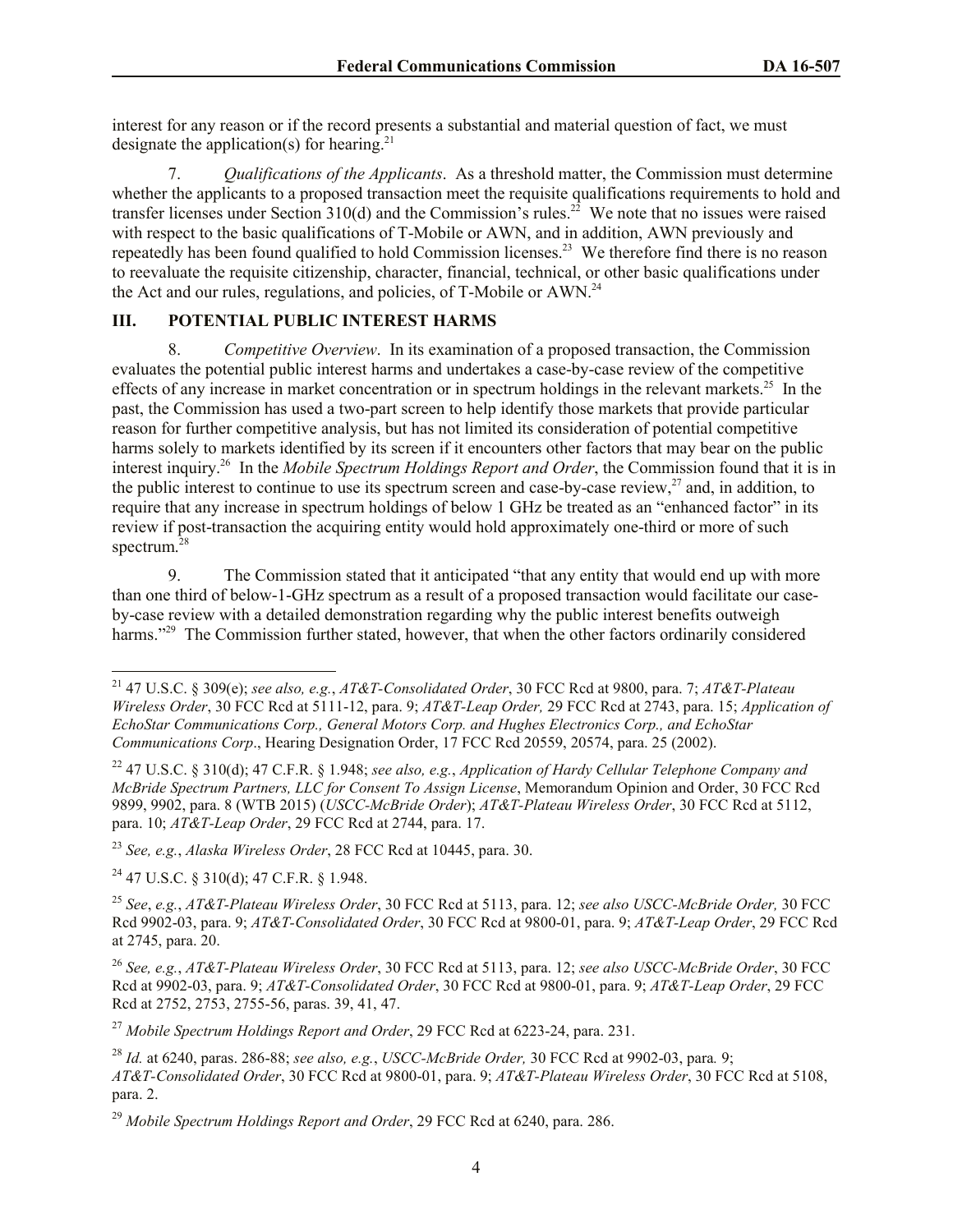indicate a low potential for competitive or other public interest harm, the acquisition of below-1-GHz spectrum resulting in holdings of approximately one-third or more would not preclude a conclusion that a proposed transaction, on balance, furthers the public interest.<sup>30</sup> The Commission also set out a heightened standard of review for cases in which the proposed transaction would result in an entity that already holds approximately one-third or more of below-1-GHz spectrum in a market acquiring additional below-1- GHz spectrum in that market, especially with regard to paired low-band spectrum. In these cases, the Commission stated that the required demonstration of the potential public interest benefits of the proposed transaction would need to clearly outweigh the potential public interest harms associated with such additional concentration of below-1-GHz spectrum, irrespective of other factors.<sup>31</sup>

10. The Commission stated in the *Mobile Spectrum Holdings Report and Order* that lowband spectrum is less costly to deploy and provides higher quality coverage than higher-band spectrum,<sup>32</sup> and that the two leading nationwide service providers hold most of the low-band spectrum available today.<sup>33</sup> The Commission found that if they were to acquire all, or substantially all, of the remaining lowband spectrum, they would benefit, independently of any deployment, to the extent that rival service providers are denied its use.<sup>34</sup> As the Commission found, without access to this low-band spectrum, rival service providers that may lack a mix of low-band and higher-band spectrum would be less able to provide a robust competitive alternative, and may not be able to quickly expand coverage or provide new services.<sup>35</sup> We consider below whether there would be an increased likelihood as a result of the proposed transaction that rival service providers or potential entrants would be foreclosed from expanding capacity, deploying mobile broadband technologies, or entering the market, and whether rivals' costs would be increased to the extent that they would be less likely to be able to compete robustly.<sup>36</sup>

### **A. Market Definitions**

11. We begin our competitive analysis by determining the appropriate market definitions for the proposed transaction,<sup>37</sup> including a determination of the product market, the geographic market, the input market for spectrum suitable and available for the provision of mobile wireless services, and the market participants.

12. *Product Market*. Consistent with recent transaction orders, we find that the relevant product market is a combined "mobile telephony/broadband services" product market that comprises

<sup>32</sup> *Mobile Spectrum Holdings Report and Order*, 29 FCC Rcd at 6164, para. 60.

<sup>33</sup> *Id.* at 6156-57, 6162, 6164, paras. 46, 58, 60.

<sup>34</sup> *Id.* at 6164, para. 60.

<sup>36</sup> *See, e.g.*, *USCC-McBride Order*, 30 FCC Rcd at 9903, para. 10; *AT&T-Consolidated Order*, 30 FCC Rcd at 9801-02, para. 10; *Applications of AT&T Mobility Spectrum LLC and KanOkla Telephone Association*, Memorandum Opinion and Order, 30 FCC Rcd 8555, 8559-60, para. 10 (WTB 2015) (*AT&T-KanOkla Order*).

l <sup>30</sup> *Id*.

<sup>31</sup> *Id.* at 6240, para. 287; *see also Application of AT&T Mobility Spectrum LLC and Club 42CM Limited Partnership for Consent To Assign Licenses*, Memorandum Opinion and Order, 30 FCC Rcd 13055, 13057, 13062, 13072-03, 13077-78, 13078-79, paras. 7, 15, 37, 48, 51 (2015) (*AT&T-Club 42 Order*); *see also*, *e.g*., *USCC-McBride Order*, 30 FCC Rcd at 9903, para. 9 & n.31; *AT&T-Consolidated Order*, 30 FCC Rcd at 9801, para. 9 & n.34; *AT&T-Plateau Wireless Order*, 30 FCC Rcd at 5111, 5113, 5114, 5123, 5130, paras. 8 & n.31, 13, 15, 36 & n.114, 56*.*

<sup>35</sup> *Id.* at 6164-65, paras. 60-61; *see also, e.g.*, *AT&T-Plateau Wireless Order*, 30 FCC Rcd at 5113-14, para. 14; *USCC-McBride Order*, 30 FCC Rcd at 9903, para. 10; *AT&T-Consolidated Order*, 30 FCC Rcd at 9801-02, para. 10.

<sup>37</sup> *See, e.g.*, *USCC-McBride Order*, 30 FCC Rcd at 9904, para. 11; *AT&T-Plateau Wireless Order*, 30 FCC Rcd at 5115, para. 17; *AT&T-Leap Order*, 29 FCC Rcd at 2746, para. 22.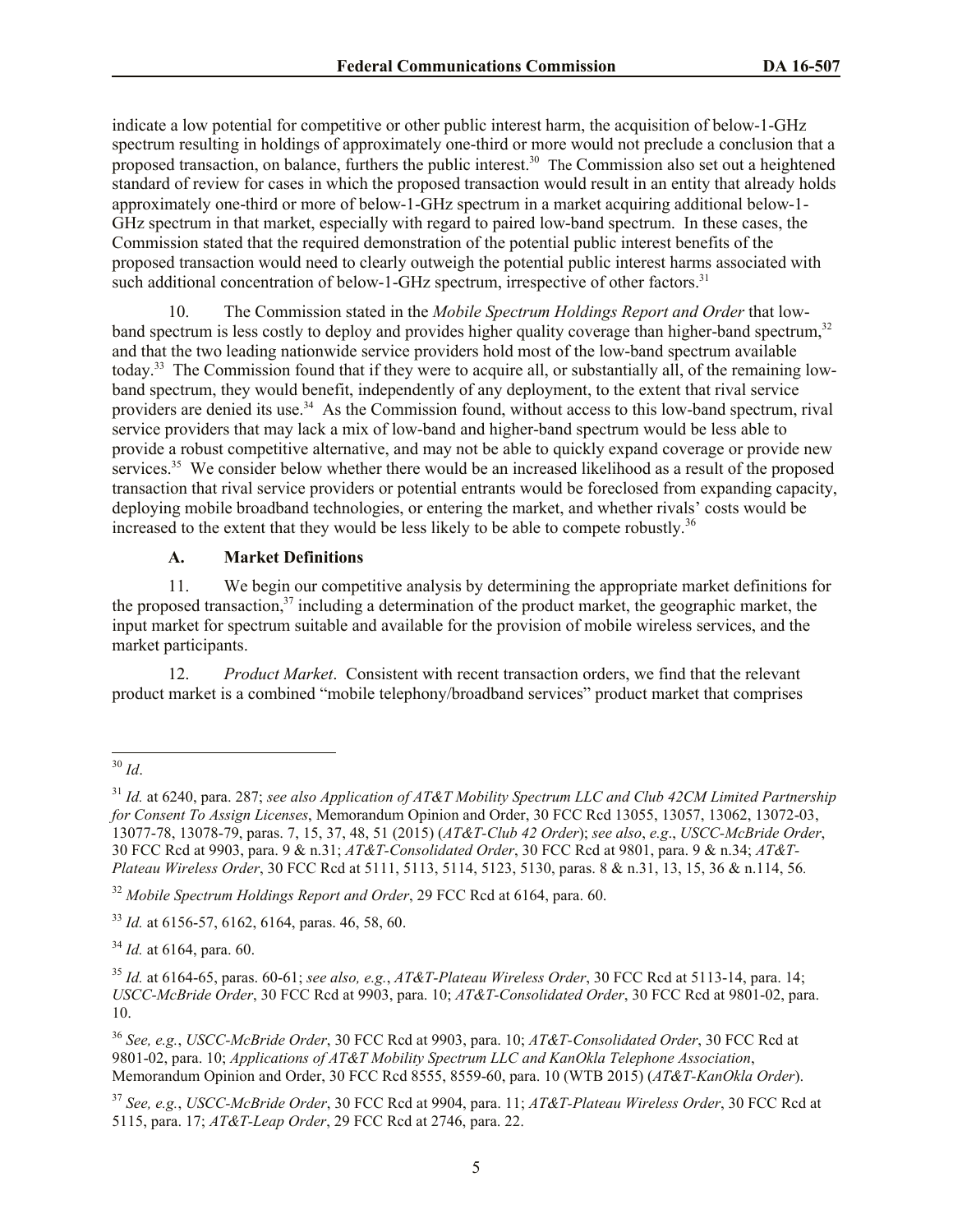mobile voice and data services, including mobile voice and data services provided over advanced broadband wireless networks (mobile broadband services).<sup>38</sup>

13. *Geographic Market(s)*. The Applicants are seeking Commission approval of the proposed assignment of 12 megahertz of Lower 700 MHz A Block spectrum in the four local markets in Alaska, accounting for well under one percent of the population of the United States. Given the limited geographic scope of the instant transaction, and consistent with past transactions, in determining the relevant geographic market for the instant transaction, we will primarily use CMAs as the local geographic markets in which we analyze any potential competitive harms arising from increased spectrum aggregation.<sup>39</sup> However, we note that the Commission previously found in its evaluation in 2013 of the Alaska Wireless transaction that because of Alaska's isolated geographic location separated from the contiguous markets in the lower 48 states, the relevant geographic market was not only the CMA, but also the state of Alaska itself.<sup>40</sup> As the spectrum to be assigned covers the entirety of Alaska, our analysis therefore will also consider the likely competitive effects of the proposed transaction on a statewide basis.

14. *Input Market for Spectrum and Market Participants*. The Commission has determined in prior orders that the following bands, or portions thereof, should be included in the input market: cellular, broadband PCS, SMR, 700 MHz, AWS-1 and BRS on a market-by-market basis, WCS, the 600 MHz band (at the conclusion of the Incentive Auction), AWS-4, H Block, the majority of the EBS spectrum, and the AWS-3 band (on a market-by-market basis as it becomes "available").<sup>41</sup> The recent Sprint-*Shentel-NTELOS Order* found that the AWS-3 1695-1710 MHz band satisfies the standard adopted by the Commission in the *Mobile Spectrum Holdings Report and Order* and "should now be considered available, as well as suitable, on a nationwide basis."<sup>42</sup> Therefore, the total amount of spectrum suitable and available for the provision of mobile telephony/broadband services is now 595.5 megahertz, approximately one-third of which is 199 megahertz.<sup>43</sup> We consider facilities-based entities providing mobile telephony/broadband services using these spectrum bands to be market participants.<sup>44</sup>

<sup>40</sup> *Alaska Wireless Order*, 28 FCC Rcd at 10448, para. 37. Similarly, in its evaluation of the AT&T/Centennial transaction, the Commission treated Puerto Rico and the U.S. Virgin Islands as separate relevant geographic markets because of their unique characteristics, including their limited geographic scope and isolated nature. *Applications of AT&T Inc. and Centennial Communications Corp. for Consent To Transfer Control of Licenses, Authorizations, and Spectrum Leasing Arrangements*, Memorandum Opinion and Order, 24 FCC Rcd 13915, 13934, paras. 41-42 (2009) (*AT&T-Centennial Order*); *see also Application of AT&T Mobility Puerto Rico Inc. and Worldcall Inc. for Consent To Assign Licenses*, Memorandum Opinion and Order, 30 FCC Rcd 9763, 9768-69, para. 12 (WTB 2015).

<sup>41</sup> *AT&T-Plateau Wireless Order*, 30 FCC Rcd at 5117, para. 23; *AT&T-Club 42 Order*, 30 FCC Rcd at 13064-65, para. 21; *see also Mobile Spectrum Holdings Report and Order*, 29 FCC Rcd at 6169, para. 70; *Applications of SprintCom, Inc., Shenandoah Personal Communications, LLC, and NTELOS Holdings Corp. for Consent To Assign Licenses and Spectrum Lease Authorizations and To Transfer Control of Spectrum Lease Authorizations and an International Section 214 Authorization*, Memorandum Opinion and Order, DA 16-413 at 7, para. 13 (WTB/IB Apr. 15, 2016) (*Sprint-Shentel-NTELOS Order*).

<sup>42</sup> *Sprint-Shentel-NTELOS Order* at 8, para. 15.

<sup>43</sup> *Id*.

 $\overline{\phantom{a}}$ 

<sup>44</sup> *See*, *e.g.*, *id*. at 8, para. 16; *AT&T-Plateau Wireless Order*, 30 FCC Rcd at 5117, para. 23; *AT&T-Leap Order*, 29 FCC Rcd at 2751, para. 35. The Commission has assessed the competitive effect of MVNOs and resellers in prior transactions, but noted that it will exclude MVNOs and resellers from consideration when computing initial

(continued….)

<sup>38</sup> *See, e.g.*, *USCC-McBride Order*, 30 FCC Rcd at 9904, para. 12; *AT&T-Plateau Wireless Order*, 30 FCC Rcd at 5115-16, para. 18; *AT&T-Leap Order,* 29 FCC Rcd at 2746, para. 23.

<sup>&</sup>lt;sup>39</sup> The Commission has found that the relevant geographic markets for certain wireless transactions generally are local, but has held that a transaction's competitive effects should also be evaluated at the national level where a transaction exhibits certain national characteristics that provide cause for concern. *See, e.g.*, *AT&T-Plateau Wireless Order*, 30 FCC Rcd at 5116, para. 19; *see also USCC-McBride Order*, 30 FCC Rcd at 9904, para. 12 & n.40; *AT&T-Consolidated Order*, 30 FCC Rcd at 9801-02, para. 12 & n.43; *AT&T-Leap Order*, 29 FCC Rcd at 2748, para. 27.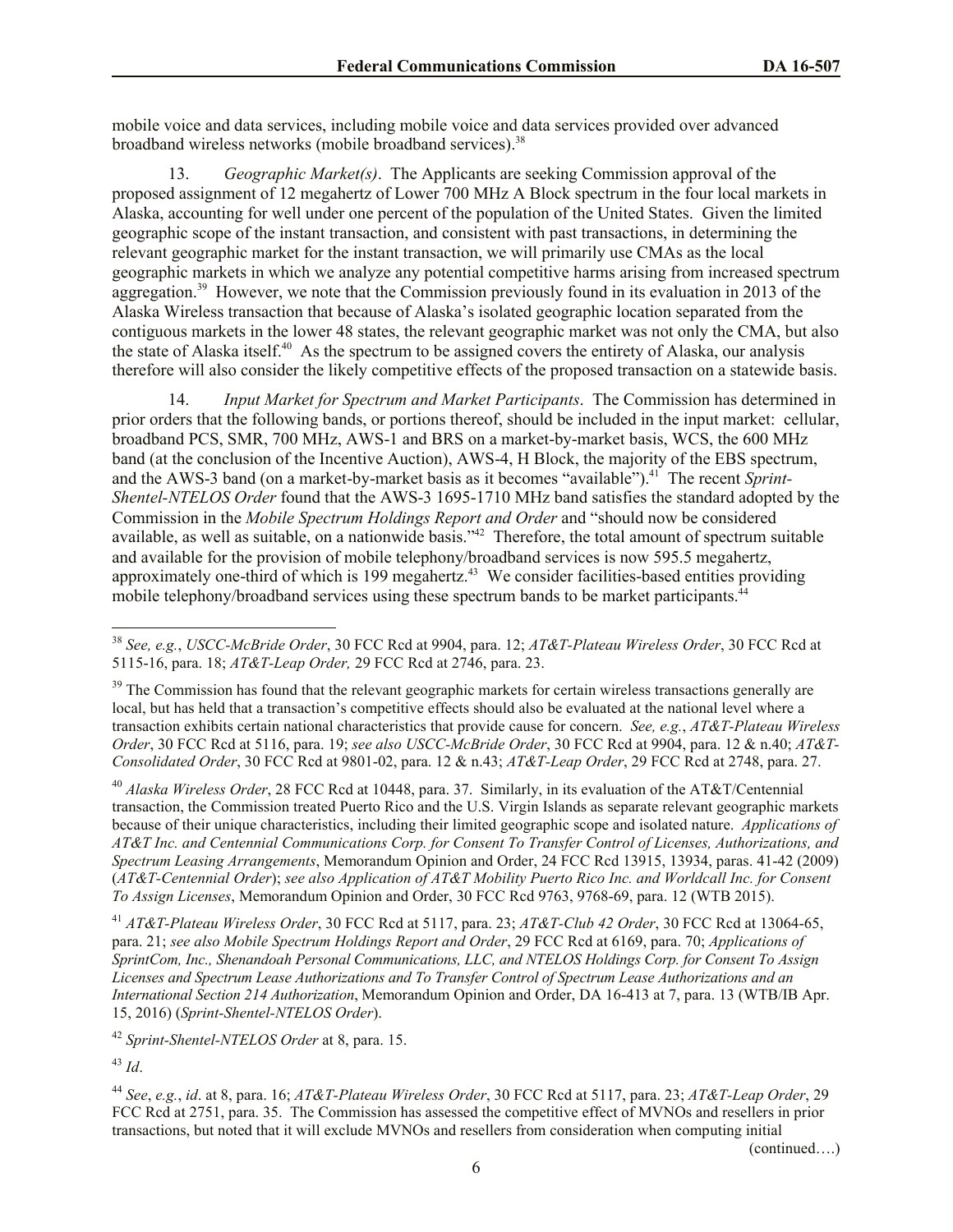# **B. Competitive Effects of the Proposed Transaction**

15. *Initial Review*. As discussed above, to help identify those local markets in which competitive concerns are more likely, initially we apply a two-part screen, and if the acquiring entity would increase its below-1-GHz spectrum holdings to hold approximately one-third or more of such spectrum post-transaction, we apply enhanced factor review.<sup>45</sup> The first part of the screen is based on the size of the post-transaction Herfindahl-Hirschman Index ("HHI") and the change in the HHI.<sup>46</sup> The second part of the screen, which is applied on a county-by-county basis, identifies local markets where an entity would hold approximately one-third or more of the total spectrum suitable and available for the provision of mobile telephony/broadband services, post-transaction.<sup>47</sup> In instances where an applicant is acquiring spectrum below 1 GHz, we also carefully examine the possible competitive effects resulting from an increase in below-1-GHz spectrum holdings that would be above the threshold identified in the *Mobile Spectrum Holdings Report and Order*. 48

16. As the instant transaction does not result in the acquisition of wireless business units and customers, we do not apply the initial HHI screen. None of the markets trigger the revised total spectrum screen,<sup>49</sup> but in our review of the below-1-GHz spectrum holdings, we do find that in the Bethel census area in the Alaska 2 local market, AWN is already attributed with more than one-third, or more than 45 megahertz of low-band spectrum, and would further increase its low-band spectrum holdings as a result of the proposed transaction.<sup>50</sup> Both the Alaska 2 market, and the state of Alaska itself, are therefore subject

<sup>45</sup> *See, e.g.*, *AT&T-Club 42 Order*, 30 FCC Rcd at 13065-66, para. 23; *USCC-McBride Order*, 30 FCC Rcd at 9904-05, para. 15; *AT&T-KanOkla Order*, 30 FCC Rcd at 8561, para. 15; *AT&T-Plateau Wireless Order*, 30 FCC Rcd at 5118, para. 24; *Mobile Spectrum Holdings Report and Order*, 29 FCC Rcd at 6240, para. 286-88. The current total amount of below-1-GHz spectrum that is suitable and available is 134 megahertz, approximately onethird of which is 45 megahertz. *Mobile Spectrum Holdings Report and Order*, 29 FCC Rcd at 6156-57, 6240, paras. 46, 286-88. As with our application of the initial total spectrum screen, we evaluate increases in below-1-GHz spectrum concentration on a county-by-county basis. *See, e.g.*, *USCC-McBride Order*, 30 FCC Rcd at 9904-05, para. 15 & n.45; *AT&T-KanOkla Order*, 30 FCC Rcd at 8561, para. 15 & n.48; *AT&T-Plateau Wireless Order*, 30 FCC Rcd at 5121, 5123, paras. 31, 35. Similarly, in this instant transaction, we evaluate such increases on a borough/census area basis, which are analogous to counties for purposes of our competitive analysis.

<sup>46</sup> *See, e.g.*, *USCC-McBride Order*, 30 FCC Rcd at 9904-05, para. 15; *AT&T-Plateau Wireless Order*, 30 FCC Rcd at 5118, para. 24; *AT&T-Leap Order*, 29 FCC Rcd at 2753, para. 41 & n.140.

<sup>47</sup> *See*, *e.g.*, *AT&T-Club 42 Order*, 30 FCC Rcd at 13065-66, para. 23; *USCC-McBride Order,* 30 FCC Rcd at 9904-05, para. 15; *AT&T-Consolidated Order,* 30 FCC Rcd at 9803, para. 15; *AT&T-Plateau Wireless Order*, 30 FCC Rcd at 5118, para. 24.

<sup>48</sup> *Mobile Spectrum Holdings Report and Order*, 29 FCC Rcd at 6233, 6240, paras. 267, 286-88; *see also, e.g.*, *AT&T-Club 42 Order*, 30 FCC Rcd at 13065-66, para. 23; *USCC-McBride Order*, 30 FCC Rcd at 9904-05, para. 15; *AT&T-KanOkla Order*, 30 FCC Rcd at 8561, para. 15; *AT&T-Plateau Wireless Order*, 30 FCC Rcd at 5118, para. 24.

<sup>49</sup> *See supra* para. 14; *see also Sprint-Shentel-NTELOS Order* at 8, 9, paras. 15, 17 & n.52.

<sup>50</sup> *Accepted for Filing Public Notice*, 30 FCC Rcd at 12505-06; GCI Mobile Spectrum Holdings. We note that AWN would also acquire 12 megahertz of low-band spectrum in Anchorage, Alaska 1, and Alaska 3 to hold 37 megahertz of below-1-GHz spectrum post-transaction in these markets.

<sup>(</sup>Continued from previous page)

concentration measures. *See, e.g.*, *AT&T-Plateau Wireless Order*, 30 FCC Rcd at 5117, para. 23 & n.78; *AT&T-Leap Order,* 29 FCC Rcd at 2752, para. 37. Further, as AWS-3 (1755-1780 MHz and 2155-2180 MHz on a marketby-market basis) and 600 MHz spectrum become available, we will also consider facilities-based entities providing mobile telephony/broadband services using that spectrum to be market participants. *Sprint-Shentel-NTELOS Order* at 8, para. 16.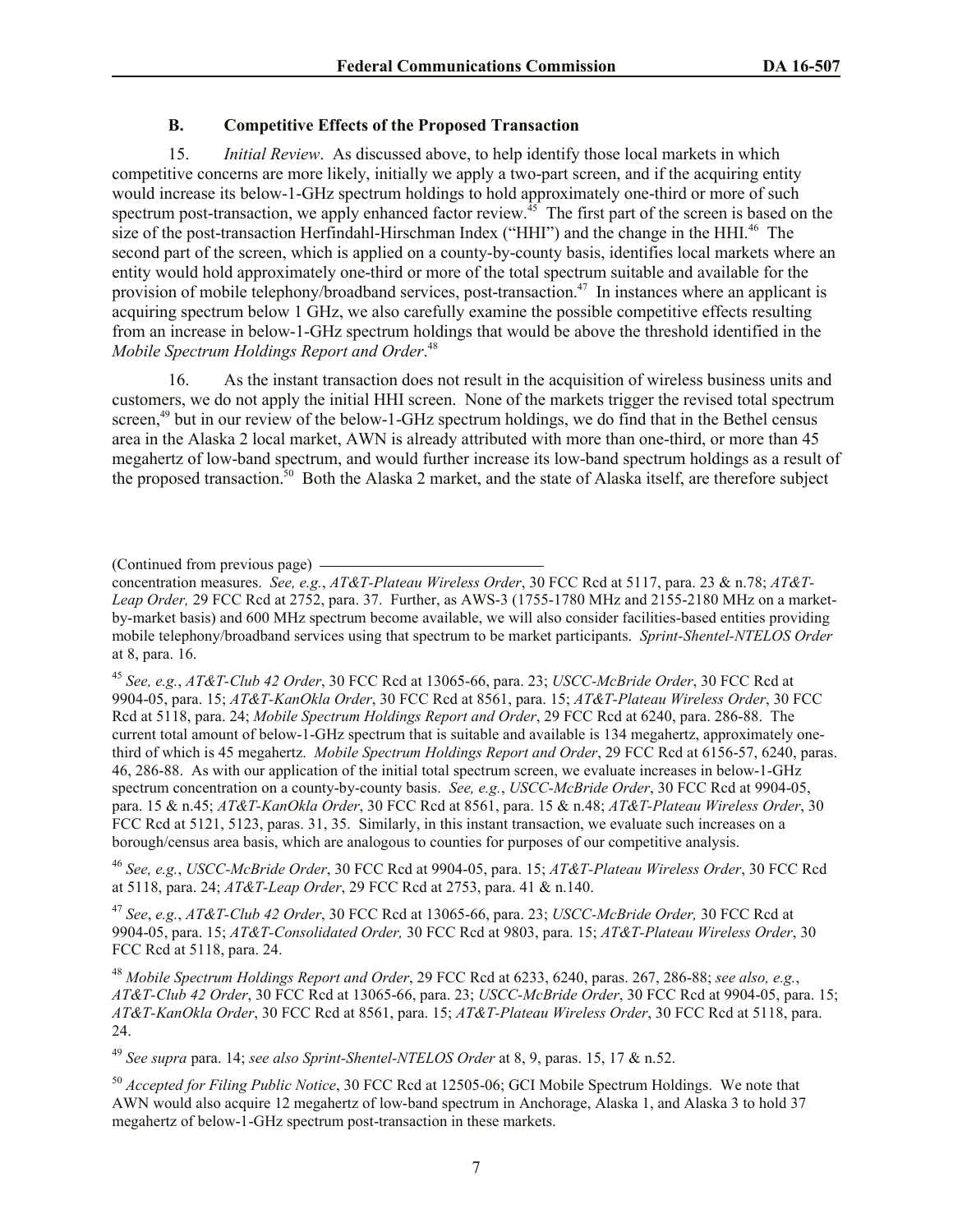to enhanced factor review as set forth in paragraph 287 of the *Mobile Spectrum Holdings Report and Order*. 51

17. *Record*. According to the Applicants, the proposed transaction would result in more competition by strengthening AWN, without correspondingly weakening any other service provider.<sup>52</sup> AWN asserts that the proposed transaction is essential to maintaining AWN's status as a meaningful competitive constraint on AT&T and Verizon Wireless.<sup>53</sup> The Applicants contend that these two nationwide service providers compete vigorously with AWN because of their robust LTE deployments, especially in Alaska's more urban markets.<sup>54</sup> Moreover, regarding the community of Bethel, the Applicants assert that adequate spectrum remains to support competition if another company decides to invest in serving Bethel's consumers.<sup>55</sup> AWN also maintains that while AT&T, Verizon Wireless, Sprint, and DISH each hold significant amounts of low-band spectrum in the community of Bethel, none of them have deployed any of their low-band spectrum to deliver wireless broadband service to Bethel's consumers.<sup>56</sup> No petitions to deny or comments were received.

18. *Market-Specific Review*. Generally, in undertaking our analysis, we consider various competitive variables that help to predict the likelihood of competitive harm post-transaction. These competitive variables include, but are not limited to: the total number of rival service providers; the number of rival firms that can offer competitive service plans; the coverage by technology of the firms' respective networks; the rival firms' market shares; the combined entity's post-transaction market share and how that share changes as a result of the transaction; the amount of spectrum suitable for the provision of mobile telephony/broadband services controlled by the combined entity; and the spectrum holdings of each of the rival service providers. $57$ 

19. In our competitive evaluation, we first note that Alaska 2 is a very rural market. This local market includes approximately 201,000 people with a population density of one person per square mile.<sup>58</sup> Looking statewide, the Census 2010 data show that Alaska is home to approximately 710,000 people in total, with a population density of one person per square mile.<sup>59</sup> As a result of the proposed transaction, AWN would hold 12 megahertz to 62 megahertz of low-band spectrum in the individual

 $\overline{\phantom{a}}$ 

<sup>54</sup> Public Interest Statement at 5-6; AWN Information Request Response at 10, 12.

<sup>55</sup> Public Interest Statement at 5-6; AWN Information Request Response at 7-8, 11-12.

<sup>56</sup> AWN Information Request Response at 7-8.

<sup>57</sup> We derive market shares and HHIs from our analysis of data compiled in our June 2015 NRUF and LNP database. network coverage from July 2015 Mosaik data and 2010 U.S. Census data, and spectrum holdings from our licensing databases and the Applications. We also utilized and analyzed additional data as provided by the Applicants through our information requests. *See, e.g.*, *USCC-McBride Order*, 30 FCC Rcd at 9905, para. 17 & n.51; *AT&T-KanOkla Order*, 30 FCC Rcd at 8562, para. 13 & n.54; *AT&T-Plateau Wireless Order*, 30 FCC Rcd at 5120, para. 29 & n.98.

<sup>58</sup> The population density is measured by the number of people per square mile using Census 2010 data. Rural markets are generally characterized by fewer than 100 people per square mile. *Facilitating the Provision of Spectrum-Based Services to Rural Areas and Promoting Opportunities for Rural Telephone Companies To Provide Spectrum-Based Services et al.*, Report and Order and Further Notice of Proposed Rulemaking, 19 FCC Rcd 19078, 19086-88, paras. 10-12 (2004).

<sup>59</sup> United States Census Bureau, Quick Facts, Alaska, http://www.census.gov/quickfacts/table/PST045215/02 (last visited Apr. 19, 2016).

<sup>51</sup> *Mobile Spectrum Holdings Report and Order*, 29 FCC Rcd at 6240, para. 287; *see also AT&T-Club 42 Order*, 30 FCC Rcd at 13066, para. 24; *see supra* para. 13.

<sup>&</sup>lt;sup>52</sup> Public Interest Statement at 1, 4-6; Response of AWN to the General Information Request Dated Nov. 10, 2015, WT Docket No. 15-265, at 8, 10-12 (Nov. 24, 2015) (AWN Information Request Response).

<sup>53</sup> AWN Information Request Response at 10, 12.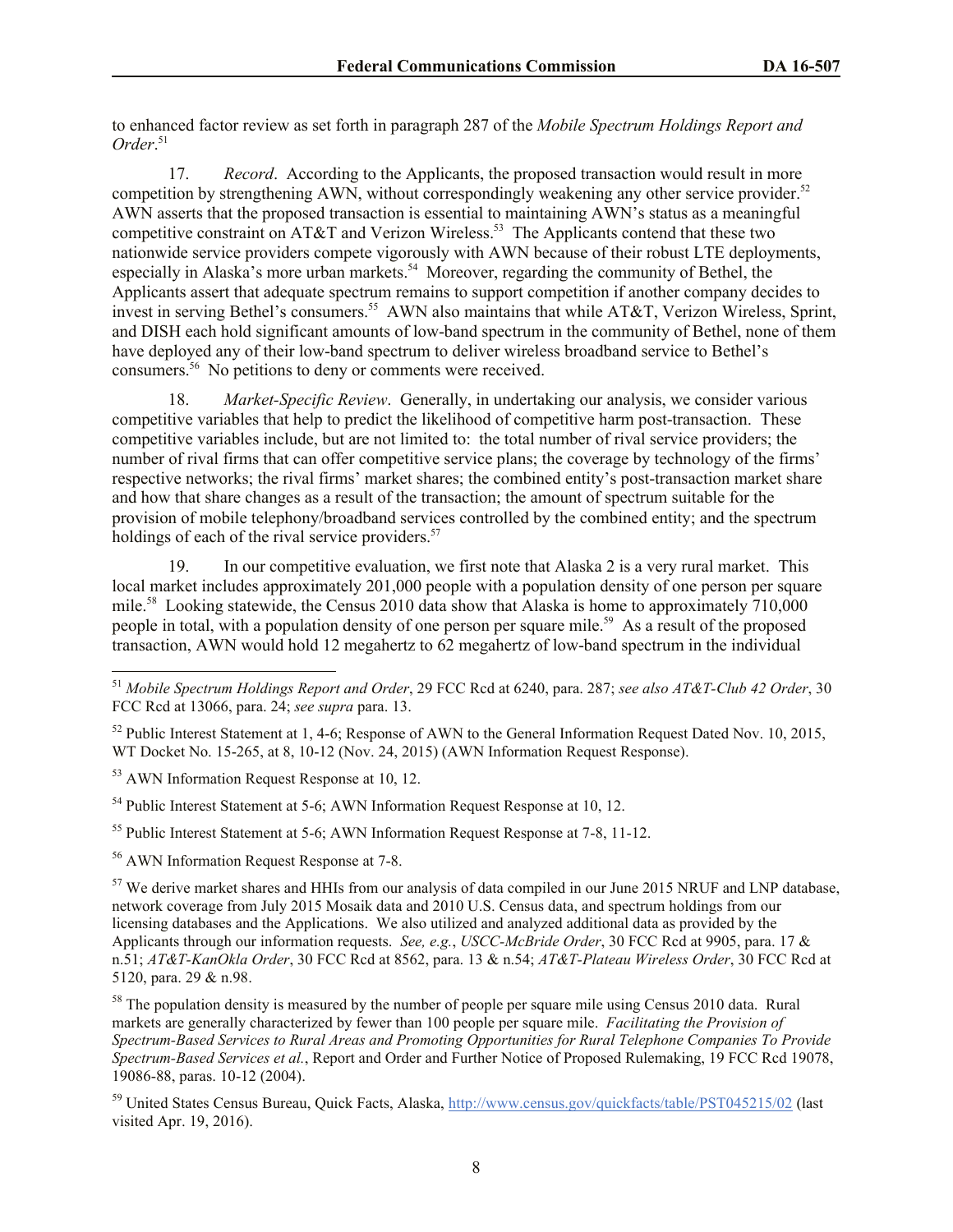boroughs/census areas in the Alaska 2 local market, as well as in the statewide geographic market. Specifically, in parts of the Bethel census area, which itself includes only approximately 17,000 people (or approximately 8 percent of the population of the Alaska 2 local market and approximately 2 percent of the population of the state), AWN would increase its low-band spectrum holdings from 50 megahertz to 62 megahertz. As noted above, the proposed transaction is subject to enhanced factor review as set forth in paragraph 287 of the *Mobile Spectrum Holdings Report and Order*. <sup>60</sup> In these cases, the required demonstration of the public interest benefits needs to clearly outweigh the potential public interest harms associated with such additional concentration of below-1-GHz spectrum, irrespective of other factors.<sup>61</sup> In considering the proposed acquisition, irrespective of other factors, we find that it is unlikely that this proposed transaction would raise rivals' costs to any significant extent or would foreclose expansion or entry of mobile wireless services in this local market or statewide, notwithstanding the fact that AWN would hold 62 megahertz of below-1-GHz spectrum in the Bethel census area post-transaction.

20. In Alaska 2 and statewide, a number of service providers other than AWN hold paired low-band spectrum post-transaction.<sup>62</sup> Specifically, in Alaska 2, in addition to T-Mobile's current spectrum holdings of 12 megahertz that would be assigned to AWN,<sup>63</sup> the spectrum holdings of the other nationwide service providers are: AT&T – 30 megahertz to 55 megahertz, Verizon Wireless – 22 megahertz, and Sprint – 14 megahertz. In Alaska as a whole, their respective low-band spectrum holdings are 18 megahertz to 55 megahertz for AT&T, 22 megahertz for Verizon Wireless, and 14 megahertz for Sprint. These three nationwide service providers therefore each have access to low-band spectrum that would allow at least a 5×5 megahertz LTE deployment on below-1-GHz spectrum – even in the single census area of approximately 17,000 people where AWN would hold 62 megahertz posttransaction. AT&T and Sprint also have access to spectrum above 1 GHz to combine with their low-band spectrum holdings for LTE deployment.<sup>64</sup> Further, several non-nationwide licensees each hold 25

 $\overline{\phantom{a}}$ 

 $62$  Three service providers have significant market shares in Alaska 2. AT&T, AWN, and MTA Wireless each have market shares of approximately **[REDACTED]**%, respectively. In addition, Copper Valley Wireless, Cordova Wireless, and Verizon Wireless each have some market presence, with a market share of approximately **[REDACTED]**%, respectively. Across Alaska as a whole, three service providers, AT&T, AWN, and Verizon Wireless, have significant market shares.

(continued….)

<sup>60</sup> *Mobile Spectrum Holdings Report and Order*, 29 FCC Rcd at 6240, para. 287; *see supra* para. 16.

<sup>61</sup> *Id.* at 6240, para. 287; *see also AT&T-Club 42 Order*, 30 FCC Rcd at 13071, 13072-73, paras. 34, 37-38; *Applications of Cellular Network Partnership and KanOkla Telephone Association for Consent To Assign Licenses*, Memorandum Opinion and Order, 31 FCC Rcd 1328, 1331-32, 1335-36, paras. 8, 18 (WTB 2016) (*CNP-KanOkla Order*); *Notification of Triangle Communication System, Inc. and Cellco Partnership d/b/a Verizon Wireless for a Long-Term Spectrum Manager Leasing Agreement*, Memorandum Opinion and Order, 31 FCC Rcd 301, 304-05, 309, paras. 8, 18 (WTB 2016) (*Triangle-Verizon Wireless Order*).

In addition, in Alaska 2, AT&T and AWN each cover over 80% of the population with their respective 3G networks, while MTA Wireless covers over 40%. Further, AT&T and AWN have significant HSPA+ population coverage, and each cover close to 70% of the population with LTE. It has previously been found that coverage of 70% or more of the population and 50% or more of the land area is presumptively sufficient for a service provider to have a competitive presence in the market. *See*, *e.g.*, *USCC-McBride Order*, 30 FCC Rcd at 9906, para. 18 & n.54; *AT&T-Plateau Wireless Order*, 30 FCC Rcd at 5121, para. 31 & n.102; *AT&T-Leap Order*, 29 FCC Rcd at 2770, para. 81 & n.279.

 $63$  T-Mobile claims that as it lacks facilities infrastructure and possesses no special expertise in Alaska, it determined that one of the facilities-based service providers in Alaska would be better able to make more efficient use of the spectrum at issue. Response of T-Mobile to the General Information Request Dated Nov. 10, 2015, WT Docket No. 15-265, at 2 (Nov. 24, 2015).

<sup>&</sup>lt;sup>64</sup> As well as their low-band spectrum holdings, AT&T and Sprint hold 80 megahertz and 87.5 megahertz of above-1-GHz spectrum in Alaska 2, respectively, and their total above-1-GHz spectrum holdings in Alaska range from 70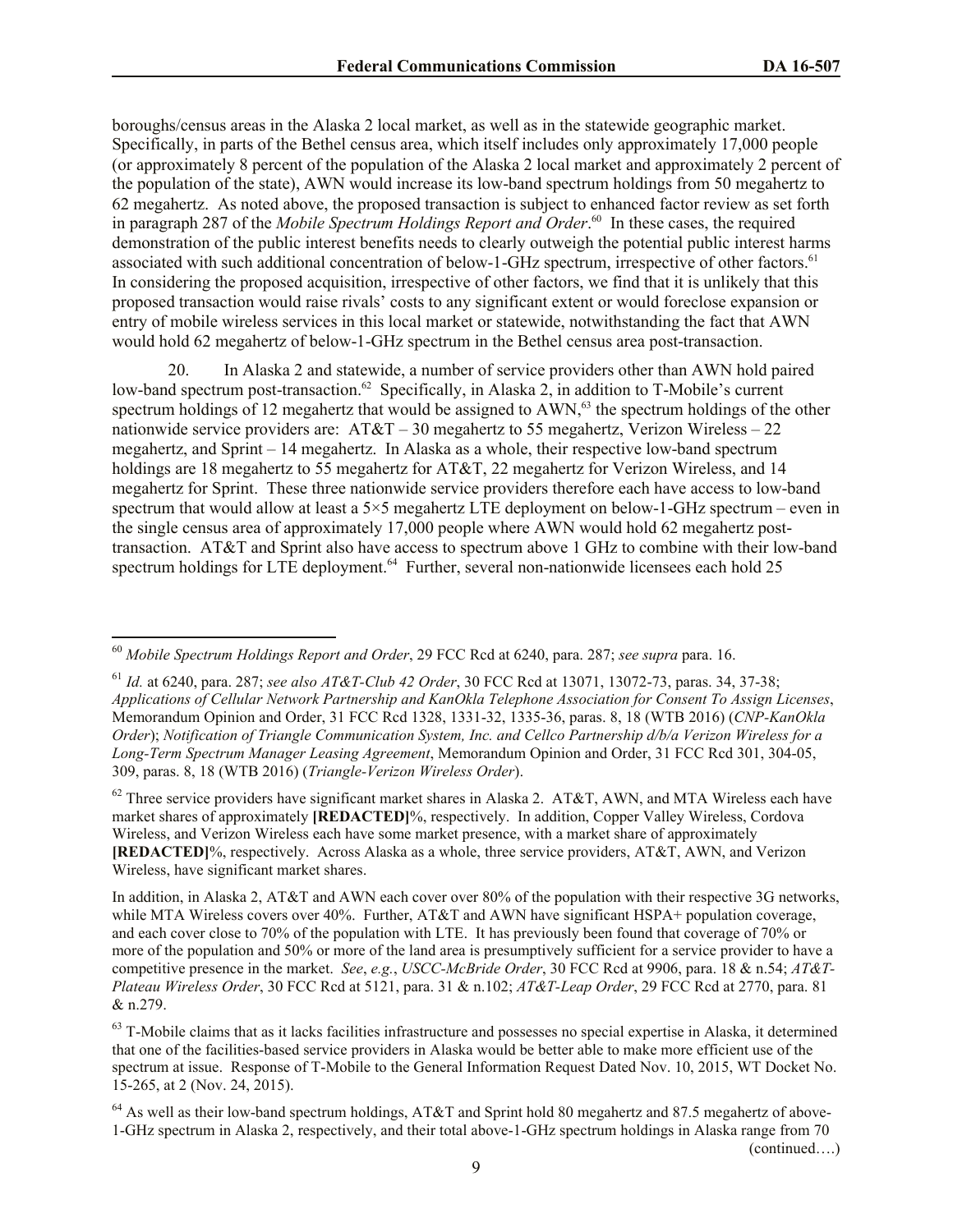megahertz of cellular spectrum that covers part of Alaska 2, and additional licensees have access to lowband spectrum elsewhere in Alaska.<sup>65</sup> Moreover, there are a number of Upper 700 MHz C Block "LTE in Rural America" leases in Alaska, under which Verizon Wireless is leasing 22 megahertz of low-band spectrum to a particular lessee in a particular geographic area.<sup>66</sup>

21. We find that the low-band spectrum holdings of other service providers in Alaska 2, and Alaska as a whole, would likely allow them to effectively respond to any anticompetitive behavior on the part of AWN. 67 Moreover, as the Commission noted in the *Mobile Spectrum Holdings Report and Order*, non-nationwide service providers such as AWN present a significantly lower risk of effectively denying access to low-band spectrum to competitors because of their relative lack of resources.<sup>68</sup> In considering the acquisition of this 12 megahertz of low-band spectrum, irrespective of other factors, we find therefore that the potential public interest harms of such additional concentration of this particular spectrum is low, and in any event, any harms would be limited to the specific enclave.<sup>69</sup>

# **IV. POTENTIAL PUBLIC INTEREST BENEFITS**

22. We next consider whether the proposed transaction is likely to generate verifiable, transaction-specific public interest benefits. 70 Under Commission precedent, the Applicants bear the

(Continued from previous page)

megahertz to 80 megahertz for AT&T, and from 87.5 megahertz to 176.7 megahertz for Sprint. Verizon Wireless does not hold any spectrum above 1 GHz in Alaska 2 or in Alaska as a whole. In addition, DISH holds 6 megahertz of low-band unpaired spectrum and 65 megahertz of spectrum above 1 GHz in Alaska 2, as well as statewide.

<sup>65</sup> The additional licensees that hold 25 megahertz of cellular spectrum in part of Alaska 2 are Copper Valley Wireless, Cordova Wireless, MTA Wireless, TelAlaska, and Windy City Cellular, while Jasper Systems holds 5 megahertz of cellular spectrum in part of this market. In addition, Arctic Slope Telephone holds 12 megahertz to 37 megahertz of low-band spectrum in Alaska 1, while OTZ Telephone and TelAlaska each hold 25 megahertz of cellular spectrum covering part of that market, and in Alaska 3, Ketchikan Public Utilities holds 12 megahertz of low-band spectrum.

<sup>66</sup> The Commission states in the *Mobile Spectrum Holdings Report and Order* that it attributes long-term spectrum leasing arrangements to both the lessor and the lessee for purposes of its competitive review. *Mobile Spectrum Holdings Report and Order*, 29 FCC Rcd at 6245, paras. 301-02. Copper Valley Wireless, Ketchikan Public Utilities, and MTA Wireless have long-term spectrum manager leasing arrangements as part of their participation in Verizon Wireless's "LTE in Rural America" program. Copper Valley Wireless and Verizon Wireless Long-Term Spectrum Manager Lease Notification, ULS File No. 0006209291 (filed Mar. 21, 2014); Copper Valley Wireless and Verizon Wireless Long-Term Spectrum Manager Lease Notification, ULS File No. 0005483796 (filed Nov. 8, 2012, amended Feb. 1, 2013); Ketchikan Public Utilities and Verizon Wireless Long-Term Spectrum Manager Lease Notification, ULS File No. 6855765 (filed June 26, 2015); Ketchikan Public Utilities and Verizon Wireless Long-Term Spectrum Manager Lease Notification, ULS File No. 0006233535 (filed Apr. 9, 2014); MTA Wireless and Verizon Wireless Long-Term Spectrum Manager Lease Notification, ULS File No. 0005181322 (filed Apr. 26, 2012, amended May 18, 2012, June 8, 2012).

<sup>67</sup> *Mobile Spectrum Holdings Report and Order*, 29 FCC Rcd at 6164-65, paras. 60-61.

<sup>68</sup> *Id.* at 6207, para. 180; *see also*, *e.g.*, *Triangle-Verizon Wireless Order*, 31 FCC Rcd 301, 308-10, paras. 17, 19; *USCC-McBride Order*, 30 FCC Rcd at 9906, 9907 paras. 19, 21.

<sup>69</sup> *See, e.g., Applications of AT&T Inc. and Cellular Properties, Inc. for Consent To Assign Authorizations*, Memorandum Opinion and Order, 31 FCC Rcd 318, 327, para. 23 (WTB 2016); *AT&T-Centennial Order,* 24 FCC Rcd at 13948, n.288; *Applications of Cellco Partnership d/b/a Verizon Wireless and Atlantis Holdings LLC for Consent To Transfer Control of Licenses, Authorizations, and Spectrum Manager and De Facto Transfer Leasing Arrangements and Petition for Declaratory Ruling that the Transaction Is Consistent with Section 310(b)(4) of the Communications Act*, Memorandum Opinion and Order and Declaratory Ruling, 23 FCC Rcd 17444, 17488, para. 92 (2008).

<sup>70</sup> *See*, *e.g.*, *USCC-McBride Order,* 30 FCC Rcd at 9907-08, para. 22; *AT&T-Consolidated Order,* 30 FCC Rcd at 9805, para. 20; *AT&T-Plateau Wireless Order*, 30 FCC Rcd at 5126, para. 43; *AT&T-Leap Order*, 29 FCC Rcd at 2792-93, para. 130.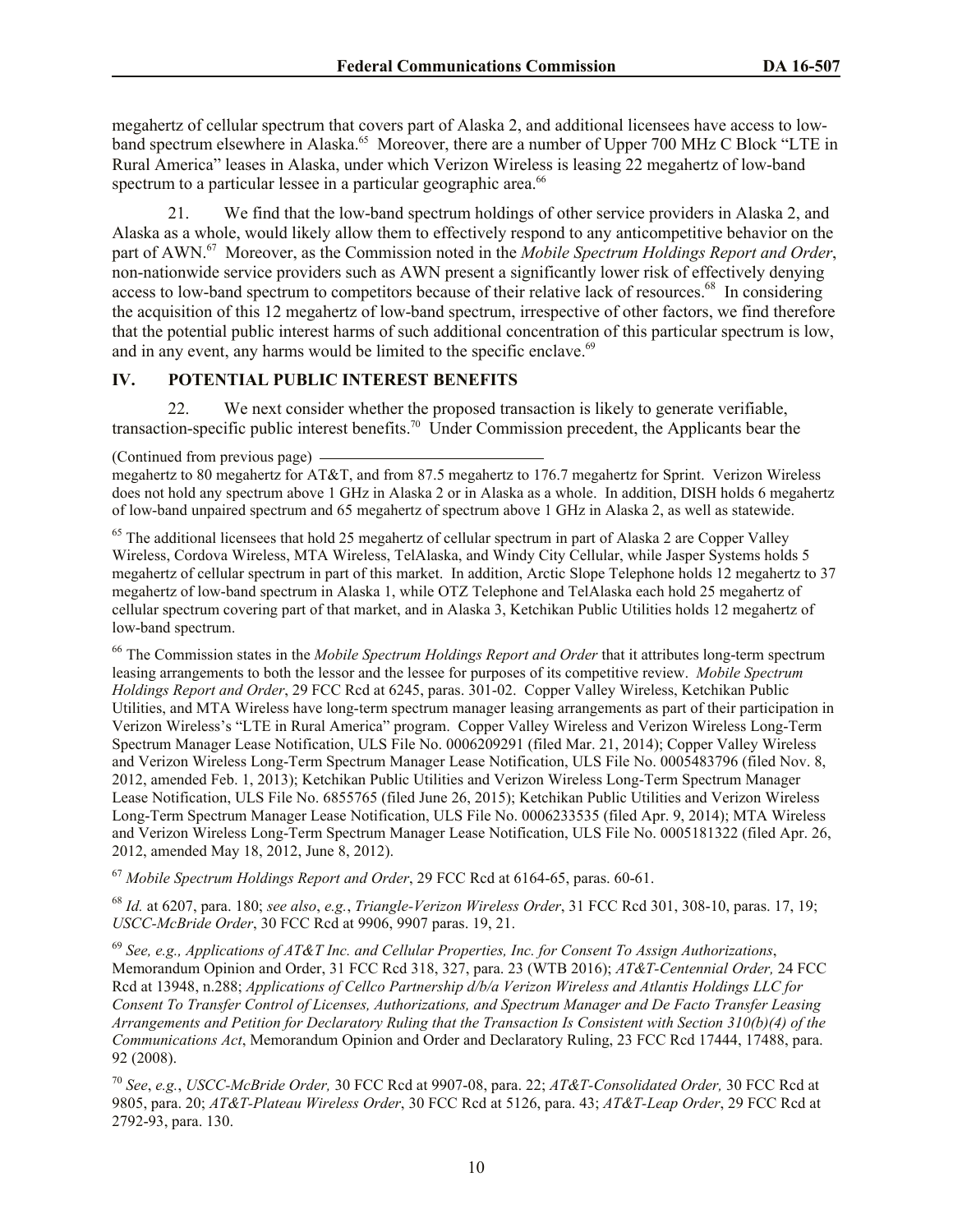burden of demonstrating the potential public interest benefits of a proposed transaction.<sup>71</sup> The Commission applies several criteria in deciding whether a claimed benefit is cognizable and should be weighed against potential harms,<sup>72</sup> and applies a "sliding scale approach" to evaluating benefit claims.<sup>73</sup> Under this sliding scale approach, where potential harms appear "both substantial and likely, a demonstration of claimed benefits also must reveal a higher degree of magnitude and likelihood than we would otherwise demand."<sup>74</sup> Conversely, where potential harms appear less likely and less substantial, we will accept a lesser showing to approve the proposed transaction.<sup>75</sup>

23. *Potential Benefits*. AWN asserts that the low-band spectrum, which it states permits increased efficiencies for rural coverage, is of exceptional importance in Alaska where communities are separated by vast distances.<sup>76</sup> The Applicants contend that for the many rural Alaska communities, this Lower 700 MHz spectrum could be used to extend that coverage farther beyond the community borders, increasing coverage to isolated areas where access to service has been limited, and improve public safety communications.<sup>77</sup> In particular, AWN asserts that it is currently the only company that has made the investments needed to serve the community of Bethel, a community in which demand is high and where AWN's low-band spectrum is most utilized.<sup>78</sup> The Applicants maintain that deployment of this spectrum would enhance AWN's ability to cover vast underserved communities in rugged and harsh terrain at lower costs because fewer towers would be required than for higher frequency spectrum.<sup>79</sup> According to AWN, it plans to deploy LTE in the North Slope using Lower 700 MHz spectrum and plans to expand build-out in the near term to other communities covering approximately 81 percent of the population statewide.<sup>80</sup> AWN further contends that, in parallel, it plans to build out its Lower 700 MHz fixed wireless service beginning immediately upon approval, and continuing through  $2017<sup>81</sup>$ 

24. *Evaluation*. We have reviewed the Applicants' asserted public interest benefits, as well as their detailed responses to our requests for additional information and documents regarding the potential benefits of AWN acquiring, in particular, the below-1-GHz spectrum at issue in Alaska 2. The

<sup>73</sup> *See*, *e.g.*, *AT&T-Plateau Wireless Order*, 30 FCC Rcd at 5126-27, para. 44; *see also, e.g., USCC-McBride Order,* 30 FCC Rcd at 9907-08, para. 22; *AT&T-Consolidated Order,* 30 FCC Rcd at 9805, para. 20; *AT&T-Leap Order*, 29 FCC Rcd at 2793-94, para. 132.

<sup>74</sup> *See*, *e.g., AT&T-Plateau Wireless Order*, 30 FCC Rcd at 5126-27, para. 44; *AT&T-Club 42 Order*, 30 FCC Rcd at 13074, para. 40*; Alaska Wireless Order*, 28 FCC Rcd at 10468, para. 88.

<sup>75</sup> *See*, *e.g.*, *AT&T-Club 42 Order*, 30 FCC Rcd at 13074, para. 40; *see also AT&T-Leap Order*, 29 FCC Rcd at 2794, para. 131; *Alaska Wireless Order*, 28 FCC Rcd at 10468, para. 88.

<sup>76</sup> Public Interest Statement at 1; AWN Information Request Response at 3. The Applicants contend that climate, geography, and government land-ownership complexities hamper infrastructure deployment and operation, and that the construction season is shorter than in any other part of the United States. The Applicants assert that these characteristics make it uniquely difficult to provide wireless service, but make it important to the safety and livelihoods of Alaskans. Public Interest Statement at 1-3; *see also* AWN Information Request Response at 3, 9.

<sup>77</sup> Public Interest Statement at 2; AWN Information Request Response at 3.

<sup>78</sup> AWN Information Request Response at 6-7.

l

<sup>71</sup> *See*, *e.g*., *Alaska Wireless Order,* 28 FCC Rcd at 10468, para. 86; *see also AT&T-Leap Order*, 29 FCC Rcd at 2793, para. 131.

<sup>72</sup> *See*, *e.g.*, *AT&T-Plateau Wireless Order*, 30 FCC Rcd at 5126-27, para. 44; *see also, e.g., USCC-McBride Order,* 30 FCC Rcd at 9907-08, para. 22; *AT&T-Consolidated Order,* 30 FCC Rcd at 9805, para. 20; *AT&T-Leap Order*, 29 FCC Rcd at 2793-94, para. 132.

<sup>79</sup> Public Interest Statement at 2.

<sup>80</sup> AWN Information Request Response at 4.

<sup>81</sup> *Id.*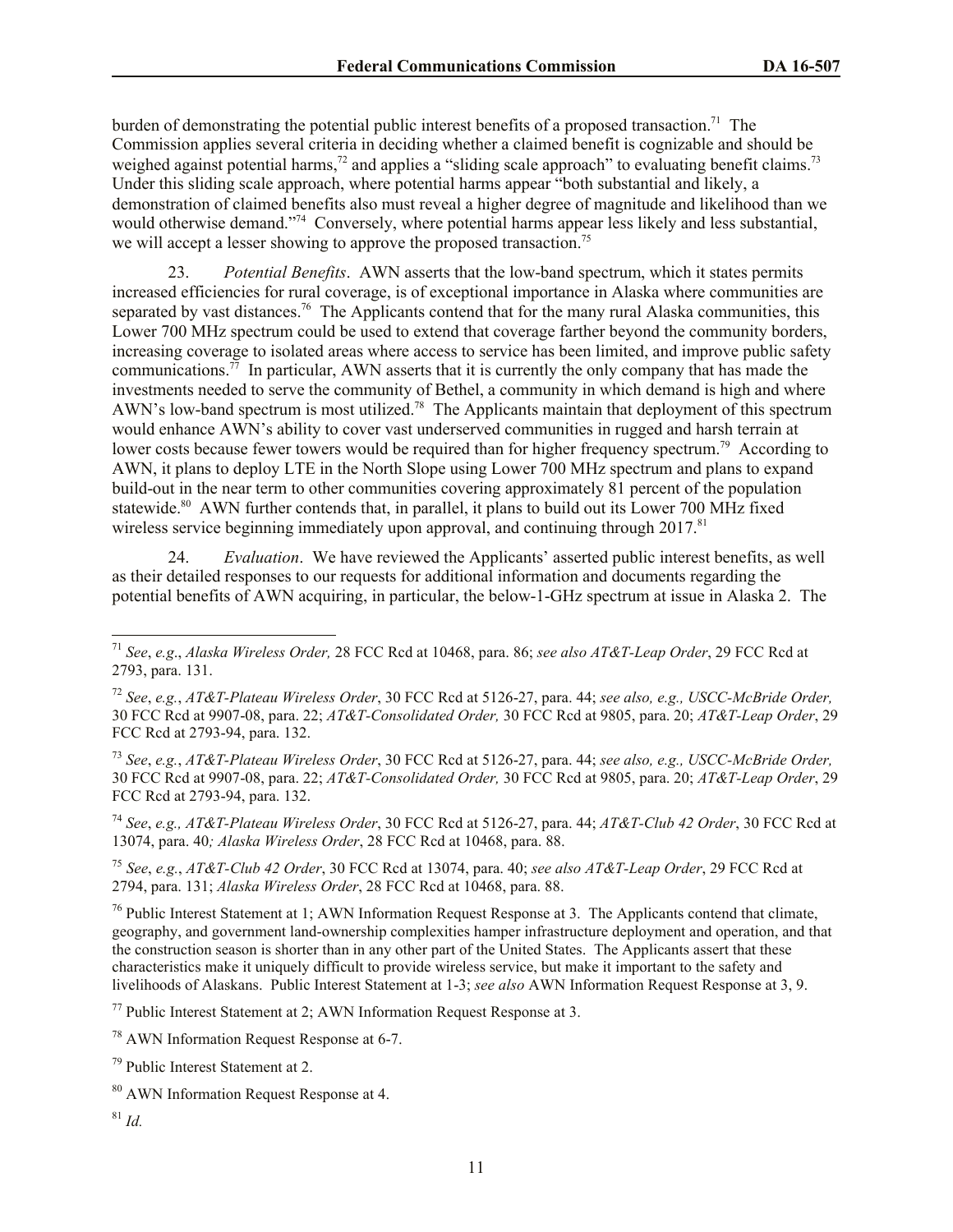record provides general support for the Applicants' contentions that the proposed transaction would likely result in some public interest benefits in this very rural market. We note that AWN is currently the only service provider that has coverage in Bethel and the acquisition of this spectrum likely would allow them to provide a better consumer experience in this census area. Further, for other of the many rural Alaska communities, we note that this Lower 700 MHz spectrum likely would be used to extend coverage, increasing coverage to isolated areas where access to wireless service has been more limited. Specifically, we note the benefit to consumers of AWN's plans to deploy LTE in the North Slope using Lower 700 MHz spectrum as well as expanding build-out to other communities in a relatively short period of time. Moreover, we believe that non-nationwide service providers are important sources of competition in rural areas, where multiple nationwide service providers may have less incentive to offer high quality services.<sup>82</sup> We believe that non-nationwide service providers enhance competitive choices for consumers and help promote deployment in rural areas.<sup>83</sup> Specifically, by acquiring this Lower 700 MHz spectrum from T-Mobile, AWN will likely be able to expedite the provision of wireless broadband to very sparsely populated areas to the benefit of its customers, resulting in a better consumer experience.

# **V. BALANCING THE POTENTIAL BENEFITS AND THE POTENTIAL HARMS**

25. The Applicants bear the burden of demonstrating that the potential public interest benefits of the proposed transaction outweigh the potential public interest harms. We have reviewed the Applicants' initial public interest statement, as well as their responses to our requests for additional information and documents. In our competitive evaluation, we have carefully applied enhanced factor review, consistent with what was set out by the Commission in the *Mobile Spectrum Holdings Report and*  Order.<sup>84</sup> After evaluating the likely competitive effects of AWN's increased aggregation of below-1-GHz spectrum in Alaska 2, and statewide, we find it is unlikely that rivals' costs would be raised to any significant extent, or that market expansion or new entry would be foreclosed, irrespective of other factors. Thus, we find that the likelihood of competitive harm is low. Moreover, we find that the record provides general support for the Applicants' contentions that the proposed transaction would likely result in some public interest benefits, such as improved access to, and quality of, wireless services, particularly in extremely sparsely populated areas in Alaska. We emphasize that while we find these benefits weigh in favor of approving this specific transaction, they may not be sufficient to support the approval of other proposed transactions with different underlying characteristics in the future. Based on the record before us and our competitive review, we find that the potential public interest benefits clearly outweigh any potential public interest harms. As a result, under our sliding scale approach, we find that consent to the proposed assignment would serve the public interest, convenience, and necessity.

# **VI. ORDERING CLAUSES**

l

26. ACCORDINGLY, having reviewed the Application and the record in this proceeding, IT IS ORDERED that, pursuant to Sections 4(i) and (j), 303(r), 309, and 310(d) of the Communications Act of 1934, as amended, 47 U.S.C.  $\S$  154(i), 154(j), 303(r), 309, 310(d), the application for assignment of a license held by T-Mobile License LLC to The Alaska Wireless Network, LLC is GRANTED.

27. IT IS FURTHER ORDERED that this Order SHALL BE EFFECTIVE upon release. Petitions for reconsideration under Section 1.106 of the Commission's rules, 47 C.F.R. § 1.106, or applications for review under Section 1.115 of the Commission's rules, 47 C.F.R. § 1.115, may be filed within thirty days of the date of release of this Memorandum Opinion and Order.

<sup>82</sup> *Cf. Mobile Spectrum Holdings Report and Order*, 29 FCC Rcd at 6206, para. 179; *see also CNP-KanOkla Order* 31 FCC Rcd at 1337-38, para. 21; *Triangle-Verizon Wireless Order*, 31 FCC Rcd at 311, para. 22.

<sup>83</sup> *Cf. Mobile Spectrum Holdings Report and Order*, 29 FCC Rcd at 6207, para. 180; *see also CNP-KanOkla Order* 31 FCC Rcd at 1337-38, para. 21; *Triangle-Verizon Wireless Order*, 31 FCC Rcd at 311, para. 22.

<sup>84</sup> *Mobile Spectrum Holdings Report and Order*, 29 FCC Rcd at 6240, paras. 286-87.